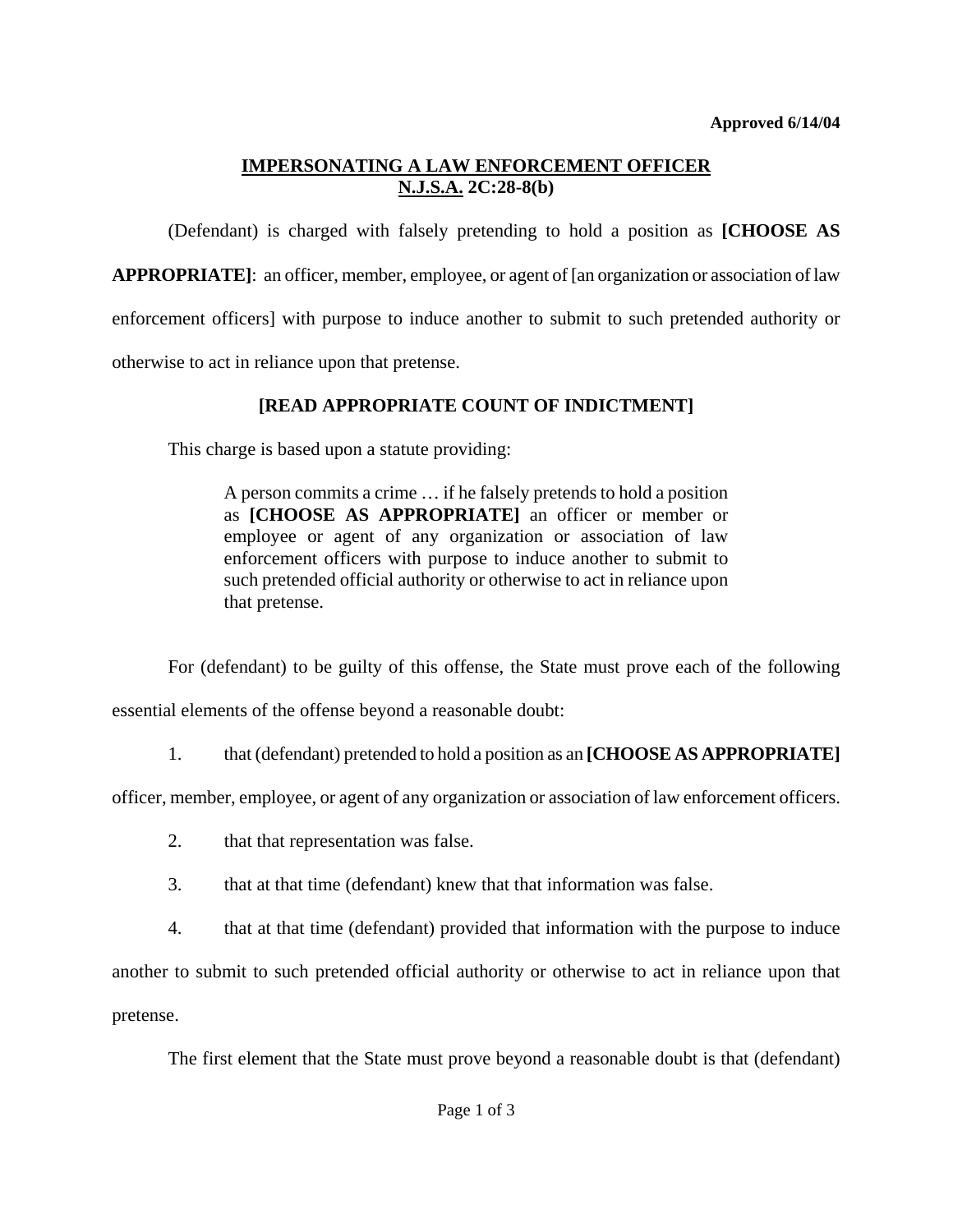## **IMPERSONATING A LAW ENFORCEMENT OFFICER N.J.S.A. 2C:28-8(b)**

pretended to hold a position as an **[CHOOSE AS APPROPRIATE]** officer, member, employee, or agent of any organization or association of law enforcement officers. Here, the State contends that (defendant) pretended to hold a position as .

The second element that the State must prove beyond a reasonable doubt is that (defendant's) representation that he/she held a position as an **[CHOOSE AS APPROPRIATE]** officer, member, employee, or agent of that organization or association was false; that is, at that time, (defendant) was not an **[CHOOSE AS APPROPRIATE]** officer, member, employee, or agent of that organization or association.

The third element that the State must prove beyond a reasonable doubt is that, when (defendant) made his representation, he/she knew that that representation was false. A person acts knowingly with respect to the nature of his/her conduct or the attendant circumstances if he/she is aware that his/her conduct is of that nature, or that such circumstances exist or he/she is aware of a high probability of their existence. A person acts knowingly with respect to a result of his/her conduct if he/she is aware that it is practically certain that his/her conduct will cause such a result. One acts knowingly if one acts with knowledge, consciously, or if one comprehends his/her acts.

 The fourth element that the State must prove beyond a reasonable doubt is that, when (defendant) made that representation, his/her purpose was to induce another to submit to such pretended official authority or otherwise to act in reliance upon that pretense. A person acts purposely with respect to the nature of his/her conduct or a result thereof if it is his/her conscious object to engage in conduct of that nature or to cause such a result. A person acts purposely with